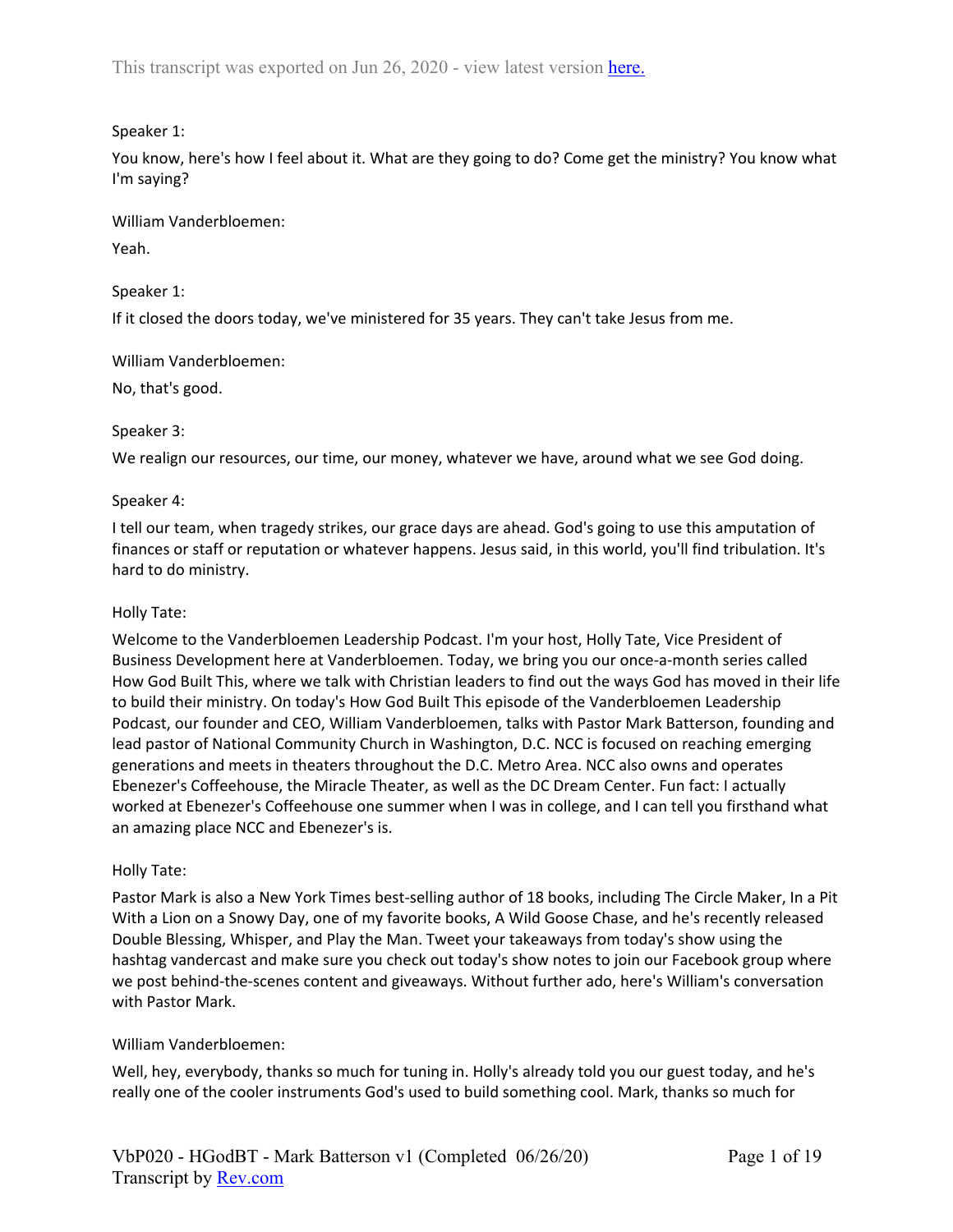joining us. If I heard this right, this is historic, right? This is the first recording in the history of ever from this location. Is that right?

Mark Batterson: It is. And should I set the scene?

William Vanderbloemen:

Yeah, let's do it.

Mark Batterson: We're one mile from the U.S. Capitol Building.

William Vanderbloemen:

Yes.

Mark Batterson: We're eight blocks from the NAT stadium.

William Vanderbloemen:

Yes.

Mark Batterson:

And we're in a building that was built in 1891. It's a city block across the street from the Navy Yard. It's the corner of Capitol Hill. And for about 100 years, it was the Navy Yard car barn. We bought it in 2014. And by the way, it's one corner of the prayer circle, the 4.7 mile prayer circle, that I prayed in 1996.

William Vanderbloemen:

Wow.

Mark Batterson:

And we got the contract 18 years to the day. So we're really sitting in a miracle, about 100,000 square feet. And we can build out about another 150 right above us. Cost of real estate in D.C., not cheap. But the Lord's done some miracles, and so fun to be able to do the first recording. And it's so [inaudible 00:03:34] because God built this.

# William Vanderbloemen:

Well, no kidding. If you came into this town and said, "I think I want to find a quarter million dollars for a nonprofit which is faith-based, maybe even like a church," people would probably laugh you out of town, right?

# Mark Batterson:

Yeah, because a row house is 16 feet wide on Capitol Hill. You can't get into one for less than \$700,000 that's not a fixer upper.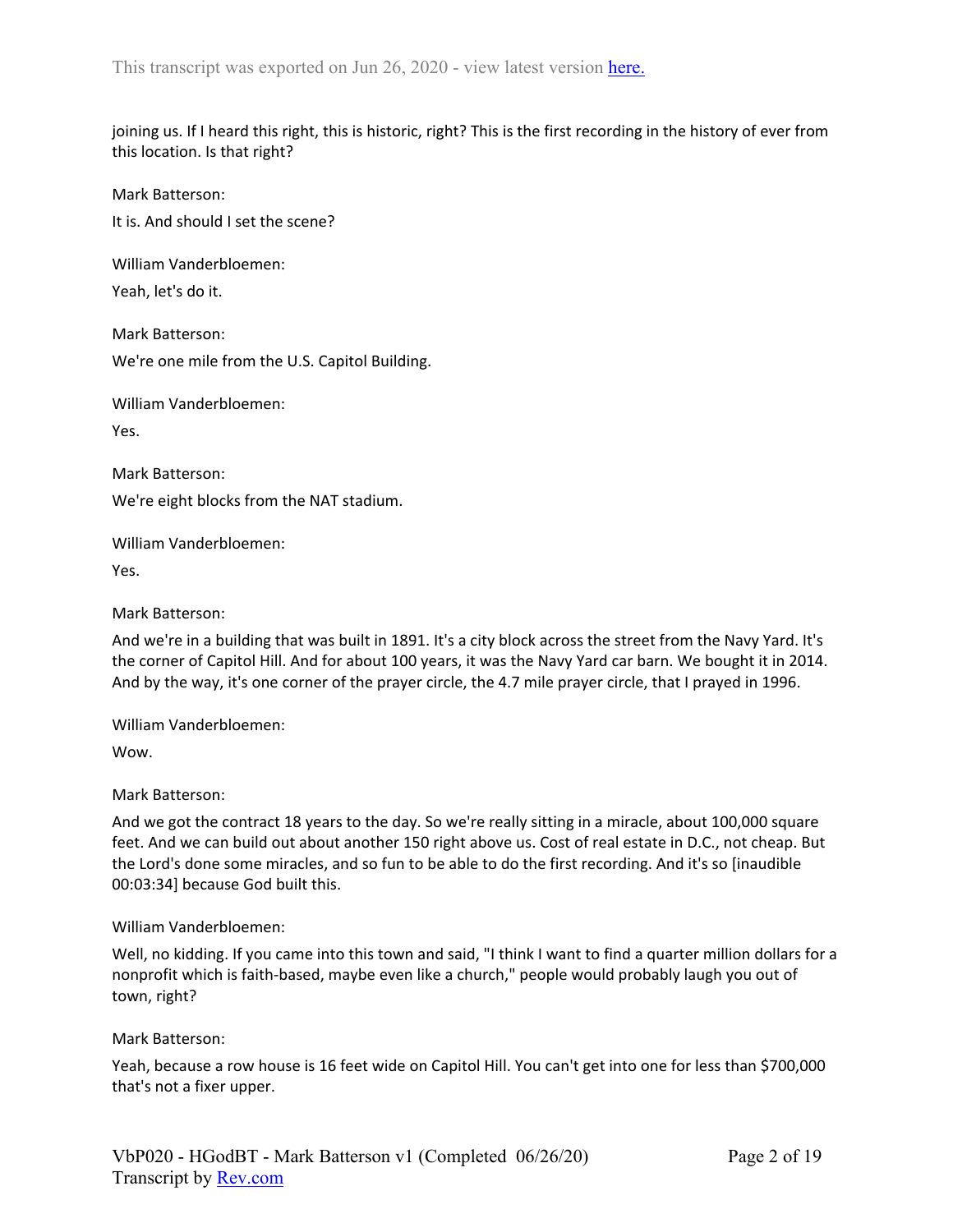Wow.

## Mark Batterson:

Listen, there are some people listening in Silicon Valley or San Francisco, and you don't feel bad for us because maybe you've got us one notch up, but they aren't building more land. And when you're a mile from the Capitol, the cost of doing ministry is not cheap, which is why we've had to do some things outside the box.

## William Vanderbloemen:

I want to finish up today with a look forward because this is so cool. And just a real short preview. Mark was really kind, took me around the building. We started looking at some old pictures, and what did you say? This is the last stop for the Navy's cars?

## Mark Batterson:

Yeah, the street cars. This was the last stop on what was route 54. So the street cars would get repaired and rerouted and then sent back across the city. So we branded the building The Capitol Turnaround, and I love double entendre, so The Turnaround... We believe that's what God wants to do with this place, in this space: turn people around and have a fun vision from a event venue to a child development center to a mixed-use marketplace to a coworking space.

## William Vanderbloemen:

You talk about those cars coming in, and I think I've heard so many churches use some form of, bring them in, build them up, send them out. That's the mission, right?

Mark Batterson:

Yeah.

# William Vanderbloemen:

So that was the case with the cars, and now you're going to get to do it with the people of God. Very cool, but let's talk about that at the end. I want to back up. I had never started a church. I didn't understand church planting at all. And then I got the chance to start this business where we were going to help churches find their pastors, and now schools find their headmasters or presidents or all this. But it started just on a card table, and after about a year, I'm like, "Okay, now I get it." Starting a church isn't easy. I'd always gone to one that didn't exist, so walk us back to some of those first days. How'd you end up here? What did God do to you to make you crazy enough to want to come here and do this? Tell us a little bit of the early story.

### Mark Batterson:

Yeah, and I might keep this short and sweet, but when I was 22, we tried to plant a church in the Chicago area. That was home. I was at Trinity seminary, and it's amazing how much you know at 22.

William Vanderbloemen:

I knew everything at 31.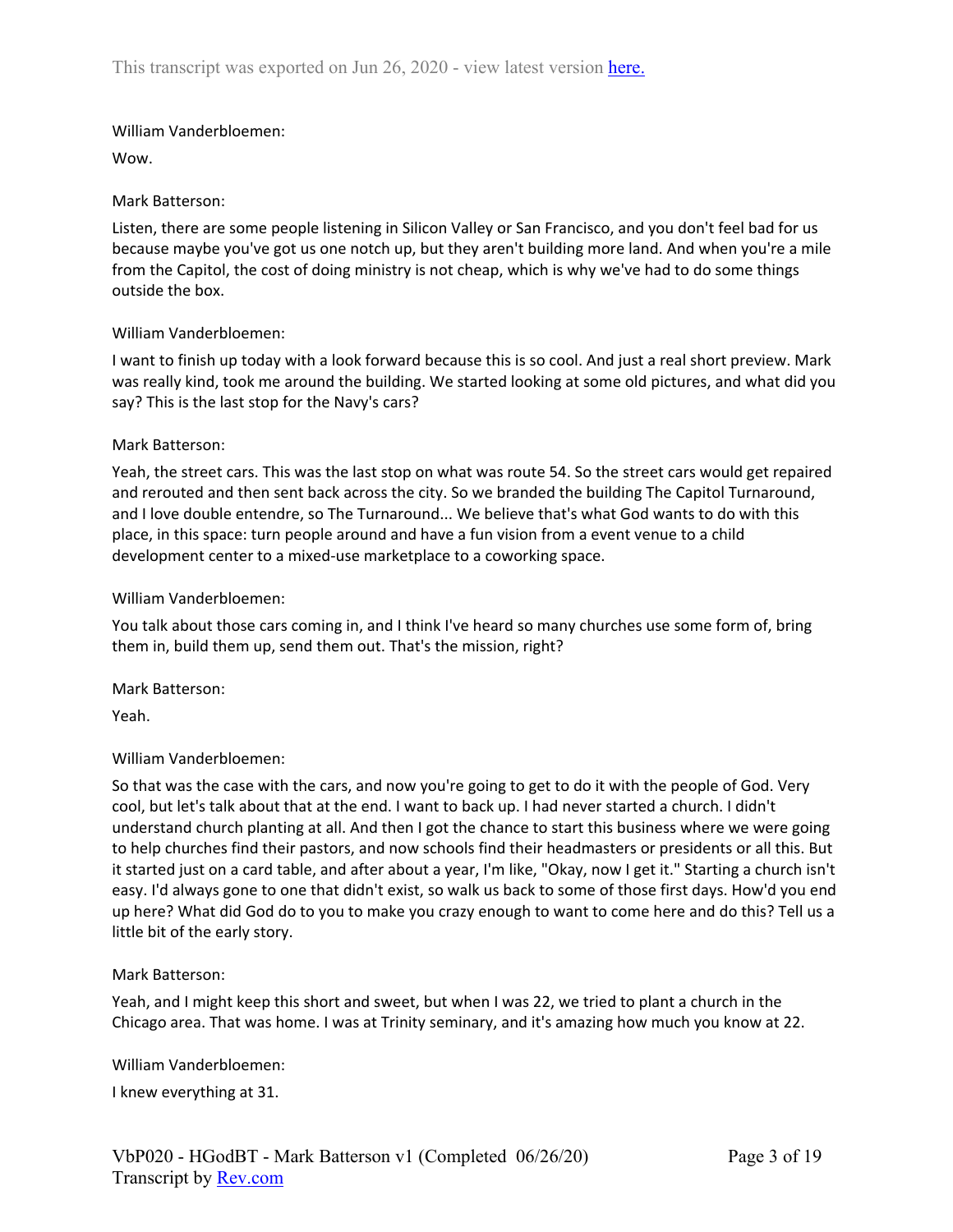## Mark Batterson:

I had it all figured out, so that church plant failed. It was embarrassing.

### William Vanderbloemen:

How long did it take to fail?

## Mark Batterson:

About a year. In fact, it's why I have two master's degrees, because I went into the second one to buy time. And see if it could take root, but it did not. It was embarrassing, compass needle was spinning. But-

### William Vanderbloemen:

How'd you know to close it? I didn't know we were going to go here, but this is interesting. How'd you know, okay time to call it?

## Mark Batterson:

Well, I think, with the will of God, that there are two key pieces: called to and released from. There was just the moment that I felt like the Lord was releasing us from it, and to continue to do it would have actually been disobedience. Does that make sense?

## William Vanderbloemen:

Yeah, totally.

# Mark Batterson:

You feel like a quitter, but I think anybody who's been in business, who's planted a church... Not every intent is going to succeed, so sometimes it takes more courage to fold up shop and then give it another go. We ended up, then... It created a willingness, shall we say, to go anywhere. In fact, the further away from here, the better. So that's how we ended up in D.C. And we actually came here to direct a bigger church ministry in the inner city, and it was about a year and a half later that we had an opportunity to give it another try. And it was scary because if you fail once, it can be an anomaly. But if you fail twice, it might be saying something about you. I think it took a little bit more courage to make the second attempt.

### William Vanderbloemen:

That totally makes sense, and I see it all the time with guys that have given it a run, and if you plant a church and it doesn't work, that's not the end of your ministry at all. I think you guys who are successful church planters either have an extra chromosome or you're missing one or something. You're like the Green Berets of the kingdom that are doing this oddball thing. It's not better or worse than other guys, but... If it fails, it's not the end of the world, but twice? Well, that'd be an issue. So you come here, and you face the second plant. And did you just say, "okay?" Did you know anybody? How'd you get started?

# Mark Batterson:

Nick Due, one person, my old roommate from college.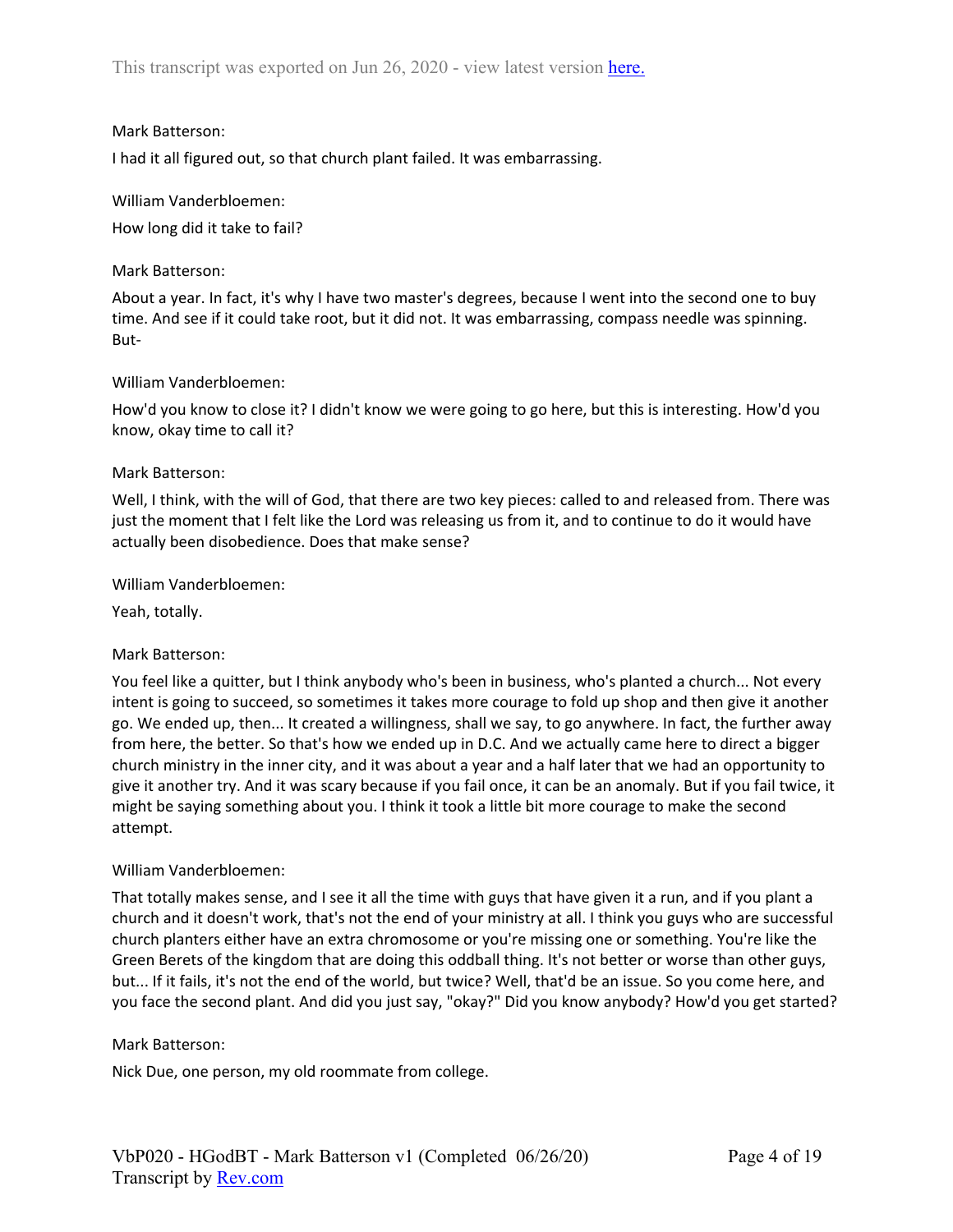So where two or three are gathered...

### Mark Batterson:

Yes. So we started with a core group of 19 people, and that means six or eight people are there on time. So you're starting with pretty bare bones. And I actually like sharing this, William, because church experts would say, "If you're not 100 people by the end of your first year, or if you're not 200 people by the end of your second year, you're never going to go past those limits." Well, it took us five years to grow from 19 people to 250 people. And now thousands of people.

### Mark Batterson:

I like sharing that story because, listen, there's hope. I think God had to grow me before he could grow the church. And I was still 25 when we started out, so it's not like I was much more mature than that 22 year-old that failed a couple of years before. I remember when our income was \$2000 a month. We were renting the D.C. public school where we met for \$1600. That left \$400 for our salary and all other expenses. We were not self-supporting until our third year. I want to speak encouragement to those who are on the very front edge of starting business as mission or planting a church. You're going to overestimate what you can do in a year or two, but you're going to underestimate what God can do in 10 or 20.

## William Vanderbloemen:

Well, people ask me lots and lots of times, how'd you guys grow so fast? And I'm like, "well, we were the fifteen-year overnight success." There's a lot that went on way before the growth that had to happen first. The growth in me, the laying the groundwork. I think too often, everybody's got entrepreneurial fever right now, whether they're starting companies or ministries or churches. And all you read about is the guys who have done so well. I'm hearing about five keys to success and the four things to... But the truth is, it's just hard work, man. I went to bed depressed some nights like, "Is this really going to happen?" Did you have any of that?

### Mark Batterson:

It will beat you up and spit you out. You know what's interesting though? I would say that the last two years for us have been the hardest. I heard someone say that 65% of pastors quit after a building project, and then I've heard numbers that are even higher than that.

### William Vanderbloemen:

I believe that.

### Mark Batterson:

But it made no sense to me until we went through a building project. You walk through a capital campaign, and again, the cost of doing ministry here is not cheap. Phase one and two; we're not even to phase three, and we'll be \$45 million in. That's a...

William Vanderbloemen:

That's a big number.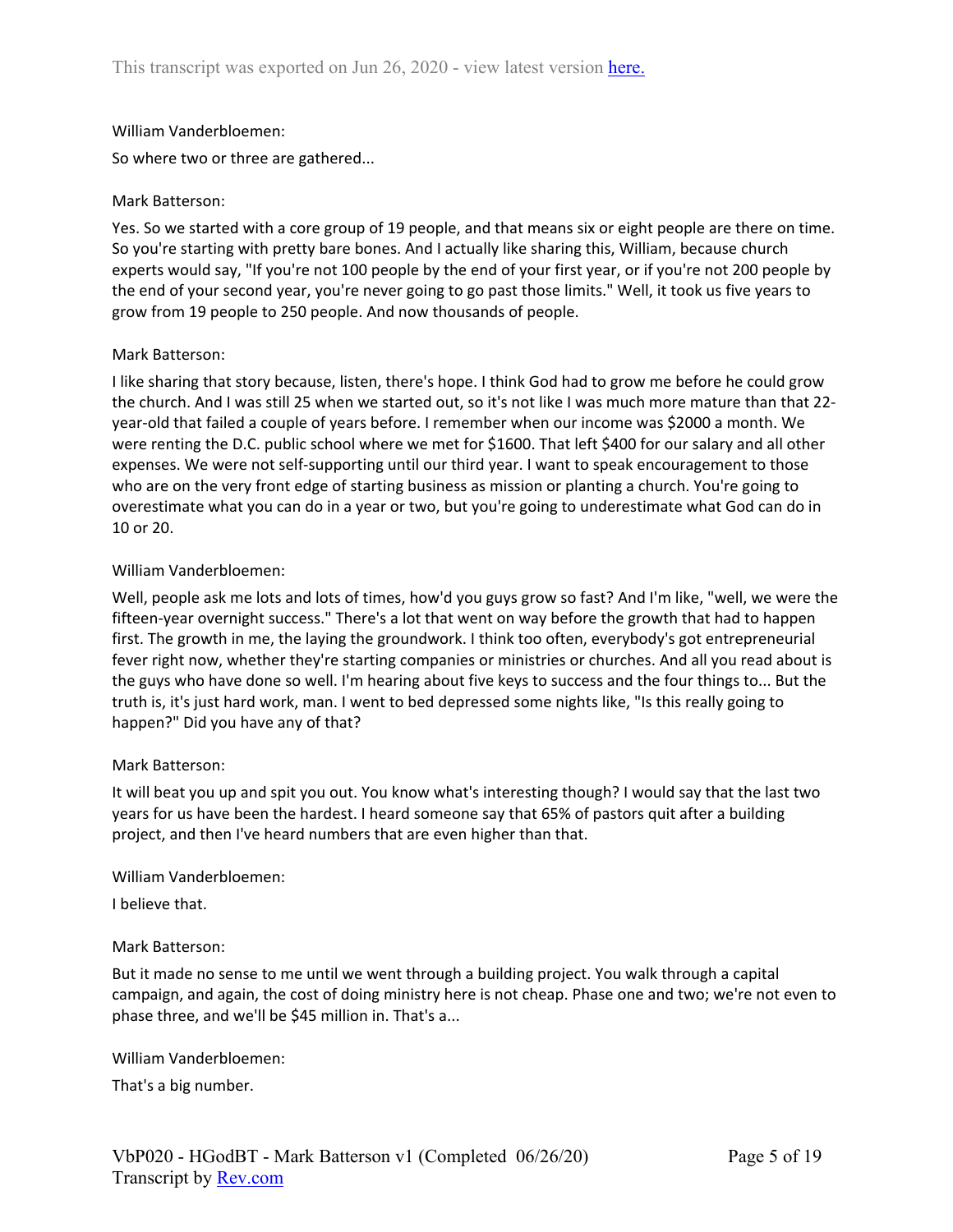## Mark Batterson:

It's a big number, and I'll tell you this, the \$2000 a month is what keeps you grounded. But there have been moments where I have felt like you have the bench press bar, and there's just too much weight. You can't get it back up, and you're either going to have to tilt the weights or slide it down your body. I am leading with a little bit of a limp.

William Vanderbloemen:

Tell me about that.

## Mark Batterson:

Well, there's just an emotional tax that you pay, and it's so hard to guard your heart. People will always question your motives, and you have to be really good at not taking offense. In light of the book Double Blessing, listen, the blessings of God will complicate your life. But it will complicate your life in a way that it should be complicated. When Laura and I got married, complicated my life. Well, praise God for complications. We have three complications named Parker, Summer, and Josiah. I can't imagine my life without those complications. Multi-site, complicated. The longer you lead, and the more God blesses and grows something, the more complicated... I wish it got easier. It does not.

## William Vanderbloemen:

Well, that's powerful word for somebody out there, I'm sure. When you talk about the building campaign itself... Everybody says, "I'm so tired of loading in and out of a school. If we could only have a building." Tell us what was difficult about that transition into building campaign, capital campaign. Walk us through, what should guys that are going to be facing that expect?

### Mark Batterson:

Well, Charles Spurgeon, who of course was part of building out Metropolitan Tabernacle, which at the time, in London, it was the largest church in the world. Did you know he said that every time that there was kind of a new chapter of blessing or a new season of God amplifying his influence, that it was always preceded by a season of depression. Now, they didn't have the DSM-V back then, so I don't know if it's clinical depression. I don't know how you gauge that.

William Vanderbloemen:

You just call it melancholy.

### Mark Batterson:

Yes, melancholy, and let's just say that I've experienced a little melancholy at times over the last year. You know what it is, William? I'll liken it to standing at the base of Half Dome, like I did a few years ago in Yosemite, and wondering to myself, how am I going to get to the top of that thing by the end of today? It's overwhelming. So I think there were just moments where, if you have a God-sized vision, there should be moments that it just drops you to your knees. And God, I can't do this. And that's the whole point; you can't do it. Jesus didn't say, "I will build your church." He didn't say, "You will build my church." He said, "I will build my church." Somehow, we've got to keep taking some of that pressure off of ourselves because I don't think we were meant to carry it.

William Vanderbloemen: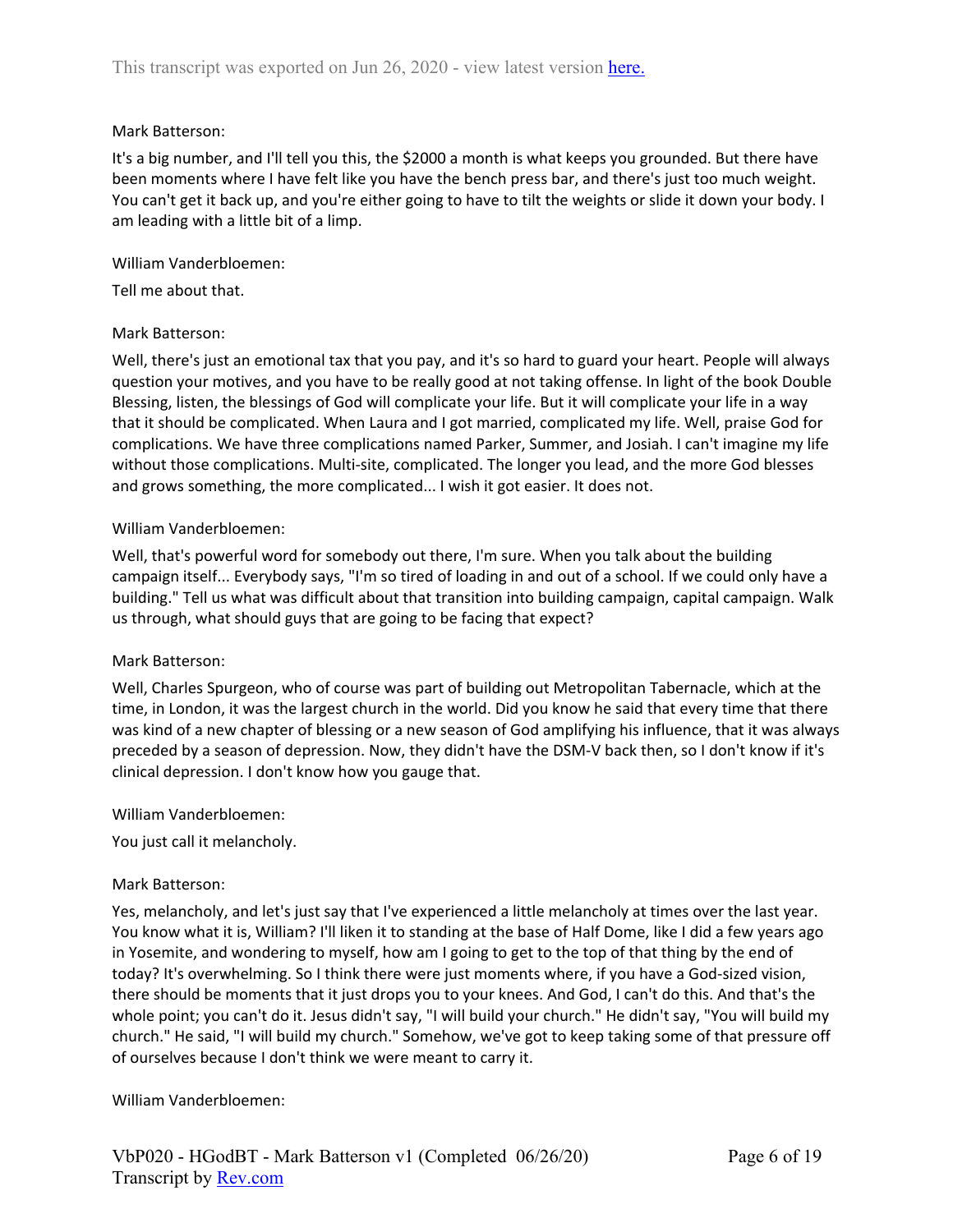We talk about succession a lot. We've written a book on it; we do a whole lot of work with a lot of... In fact, your home church. We're just finishing up a little succession and pastor-search there. For the longest time, I would say, "Well, retirement is not in the Bible." It's usually when I was trying to harass people into volunteering when I was a pastor. There's no retirement in the Bible. You can still... Well, there is. I didn't see it for the longest time, but retirement's in the Bible. It's prescribed; it's mandated for the priests.

Mark Batterson:

It is.

# William Vanderbloemen:

And I don't want to go all super spiritual. I've told this story a bunch of times, but... Talk about load in, load out to a school. I got to wonder what it was like to be out in the desert with the tabernacle. That's the worst load in, load out crew ever, right?

### Mark Batterson:

No kidding.

## William Vanderbloemen:

You put the tent picks here, and you put the this there, and the that... It's all just... right? I've just got to think, you're sitting there as priests, and the cloud of the Lord moves, and you're like, "Are you kidding me? We just got set up." So why do they talk about retirement? My read of retirement is that God said... There comes a time, talking about those guys in that load in, load out crew, comes a time when carrying the things of God is just too heavy for a guy. And I think that still plays.

### Mark Batterson:

I think it does.

# William Vanderbloemen:

I don't know many people who've had the blessing to build a church who would say, "Yeah, I'd go do it again." I don't see serial church planters. They're very, very few. You tell me. Teach me. I've heard that building campaigns, and I've done a couple of them, but that really big ones bring out the very best in your people and the very worst. Have you experienced that?

# Mark Batterson:

I think that's true. I think it's true. I've been absolutely, nearly fainted at some of the moments and gestures of generosity. In fact, I've almost been tempted to say, "Are you sure?" You're just overwhelmed by people making sacrifices and investing in a way that you would have never imagined. And then there are always those that you know are capable of doing more. It's so hard with leadership because I can't just put my standard on other people.

# Mark Batterson:

I just have to make sure that my wife and I, that we're leading the way when it comes to generosity. And that is one of our four family values, and our goal at the end of the day, this is no secret, is to reverse tithe, to live off of 10%, to give 90%. And you know how you get there? You go double tithe. And then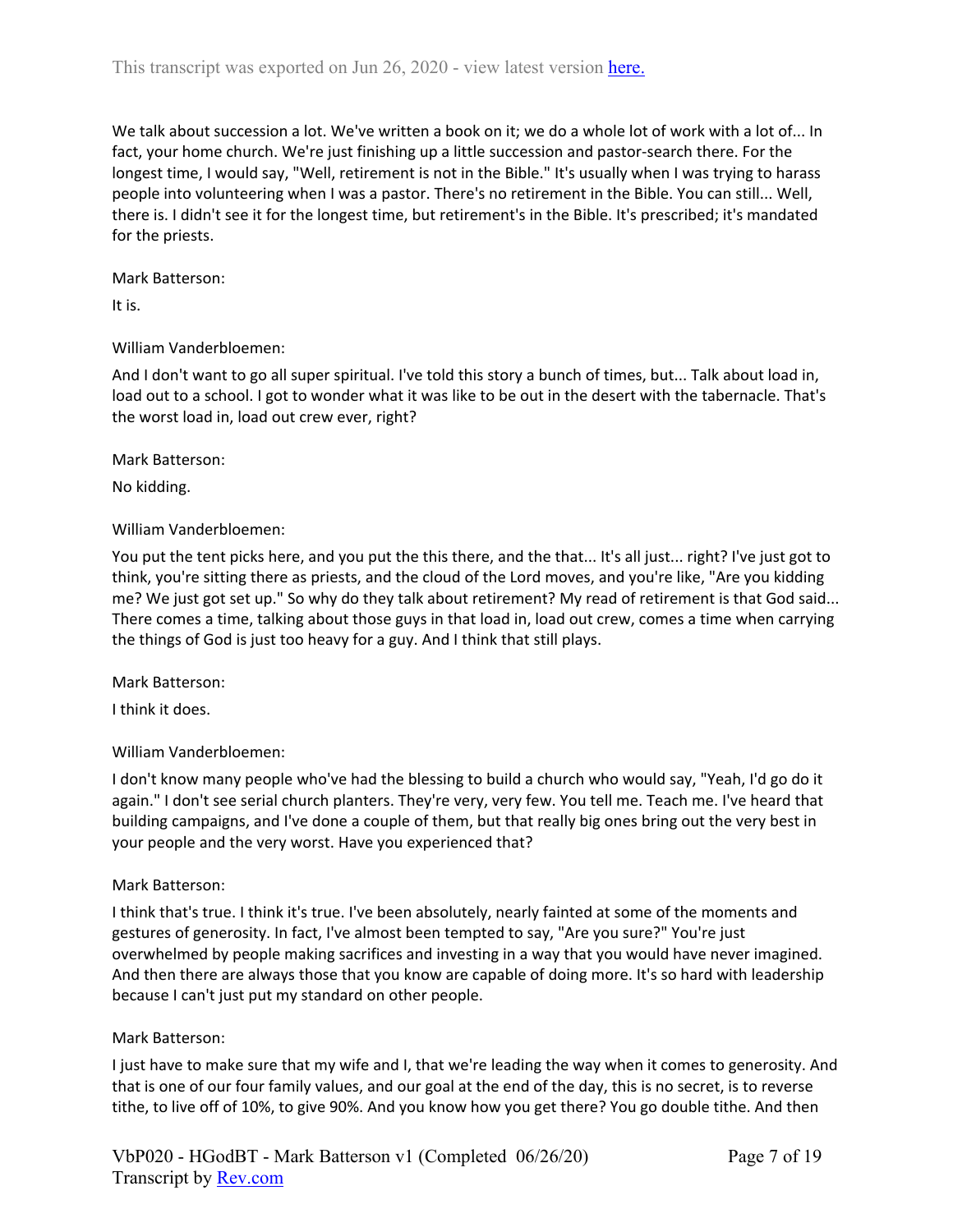you go 50-50. And then at some point, if you're able, you flip the script, and you're living off of 10 and you're giving 90. Not many people get there, but I think that's a good goal to set. And I don't know anybody that goes into ministry to make a lot of money, because that's not where it's going to happen.

#### William Vanderbloemen:

They're either stupid or they're a criminal.

### Mark Batterson:

Yes. I would just say a couple of things because we don't have time to mess around, but let's just keep it real. I put a ceiling on my salary because I don't need to make more than I do. And part of it is that I've got a stream of income that comes from books, which to me, the double blessing is I get to write and impact people, but guess what. Those royalties? Not much of it comes to me at this point because I want to flip that blessing and bless others.

### William Vanderbloemen:

Let me interrupt to just ask a probing question. So you put a cap on your salary. Is the rest of your staff's salary derived from your salary? Lot of times, senior pastor's the top salary, and the next guy down makes 10% less or 15%, whatever the number. So are you lower on the payroll than others in that way? Put it this way: How will you manage, when you're reaching 10,000 people a week and you've got to hire a CFO or whatever the thing is, and to get them you're going to have to pay more than... Have y'all had to face that yet?

### Mark Batterson:

We're not quite there yet, but I would say this, that at some point, I would anticipate volunteering. Now, there might be an unintended consequences with that that I haven't fully thought through, but wow, we're venturing into some things that... I hope people can kind of hear my heart through the podcast, as opposed to just hearing the letter of the law. But we have to be so careful. When a book comes out, my wife and I gift a copy personally to everybody in the church. And we do that, one, because we can, at this point. But another reason is I just... We don't use this phrase as much as we should, and it can turn into legalism. But listen, we got to be above reproach, and I think part of it, operating in integrity, is making sure that we're leading the way in generosity.

#### William Vanderbloemen:

And pastor's not making money selling me a book, and that sort of thing.

### Mark Batterson:

Yeah, and I'm not trying to step on anybody's toes. Oswald Chambers said, "Let God be as original with others as he was with you." I don't try to impose some of my issues of conscience on other people because they're personal things. But I think if we don't talk about it, then we aren't doing anybody any favors. So maybe there's one or two or three things in there that kind of set the table because I believe God does want to bless and bless us beyond our ability to contain it. So the way I think about it is, God doesn't bless us to raise our standard of living; he blesses us to raise our standard of giving.

William Vanderbloemen: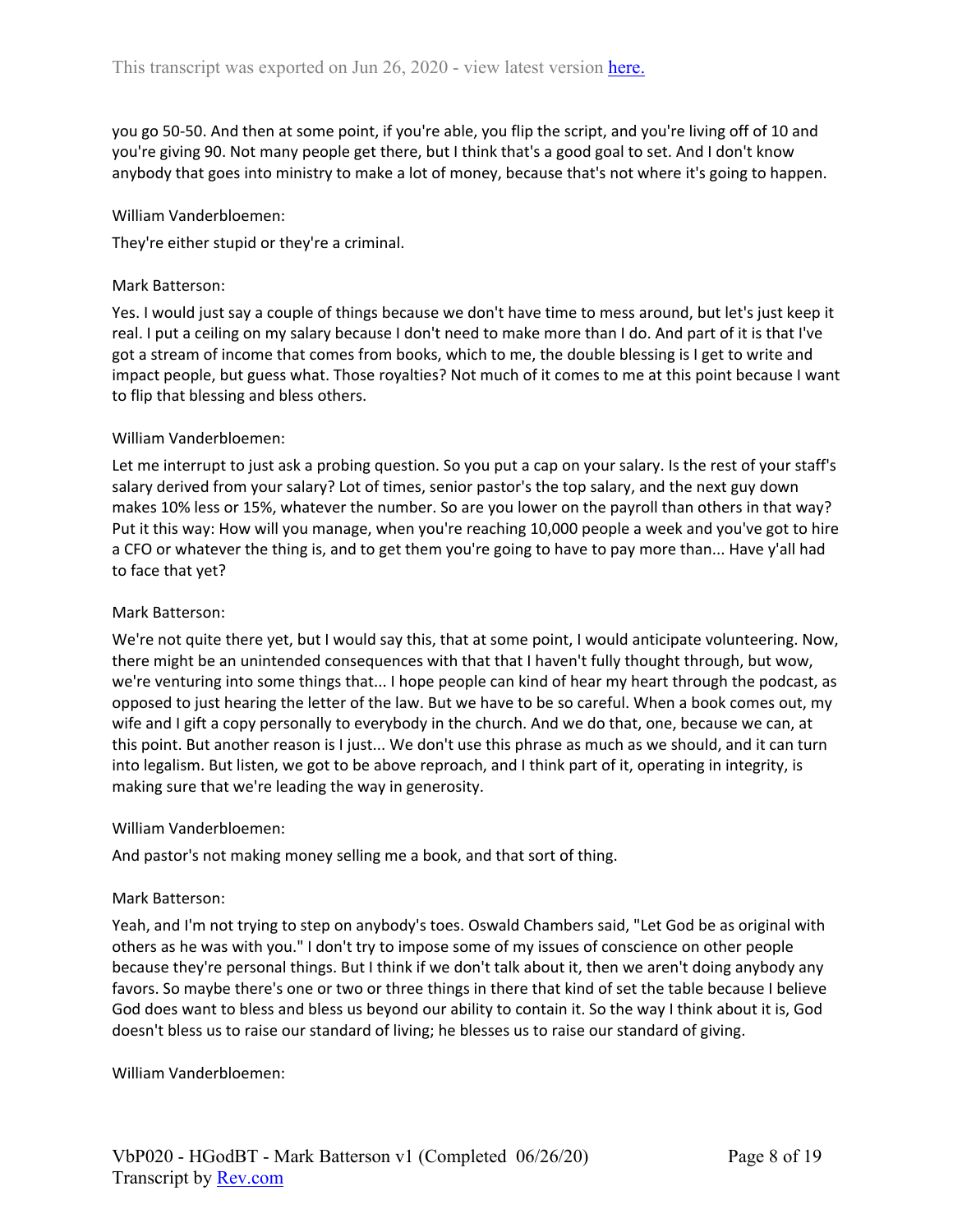That's good. That's good. Well, that's the first blessing you hear of anything material is with Abram, and then you turn around to hear he's blessed to be a blessing. It's not a Dead Sea where it all flows in and nothing flows out.

William Vanderbloemen:

Yeah, so let's jump forward a little bit. You're two, three, four years in, maybe you hit that five year mark. Did you still have nights where you're like, "I tried to plant one time, and it didn't work, and this might not work out"?

Mark Batterson:

Yep.

William Vanderbloemen: How do you get rid of that? When does that stop?

#### Mark Batterson:

I don't know that you ever reach a point where you don't second guess. And I'll say this, I preach for free. I don't get paid to preach. I think I get paid to make two or three decisions that no one else wants to make. I think leadership is those really tough decisions that you kind of wish someone else was making. So I don't think you ever get past second guessing. And I would even add that I think my selfconfidence would be lower than average. In fact, I would say without the help of the Holy Spirit, I think I am below average. Writing, for example. Not a natural gifting.

William Vanderbloemen:

Is that right?

#### Mark Batterson:

Yeah, in seminary, I took this aptitude assessment. Low aptitude for writing. In other words, whatever you do, don't write books.

William Vanderbloemen:

That's funny.

### Mark Batterson:

But thank God that God doesn't call the qualified, he qualifies the called. Writing for me is a calling, so I take my shoes off, sit down at a keyboard, and I worship God with 26 letters of the English alphabet. I can't even remember where I was going with this, William, but I think God loves using us at a point of giftedness but also loves using us at a point of weakness because then you aren't tempted to take credit for it when God does it.

#### William Vanderbloemen:

Well, I know that for me, somebody was starting a small consulting business that's going to be a big consulting business one day. Said to me, "When do you quit wondering if it's all going to fall apart?" And I haven't gotten there yet. I haven't gotten there yet.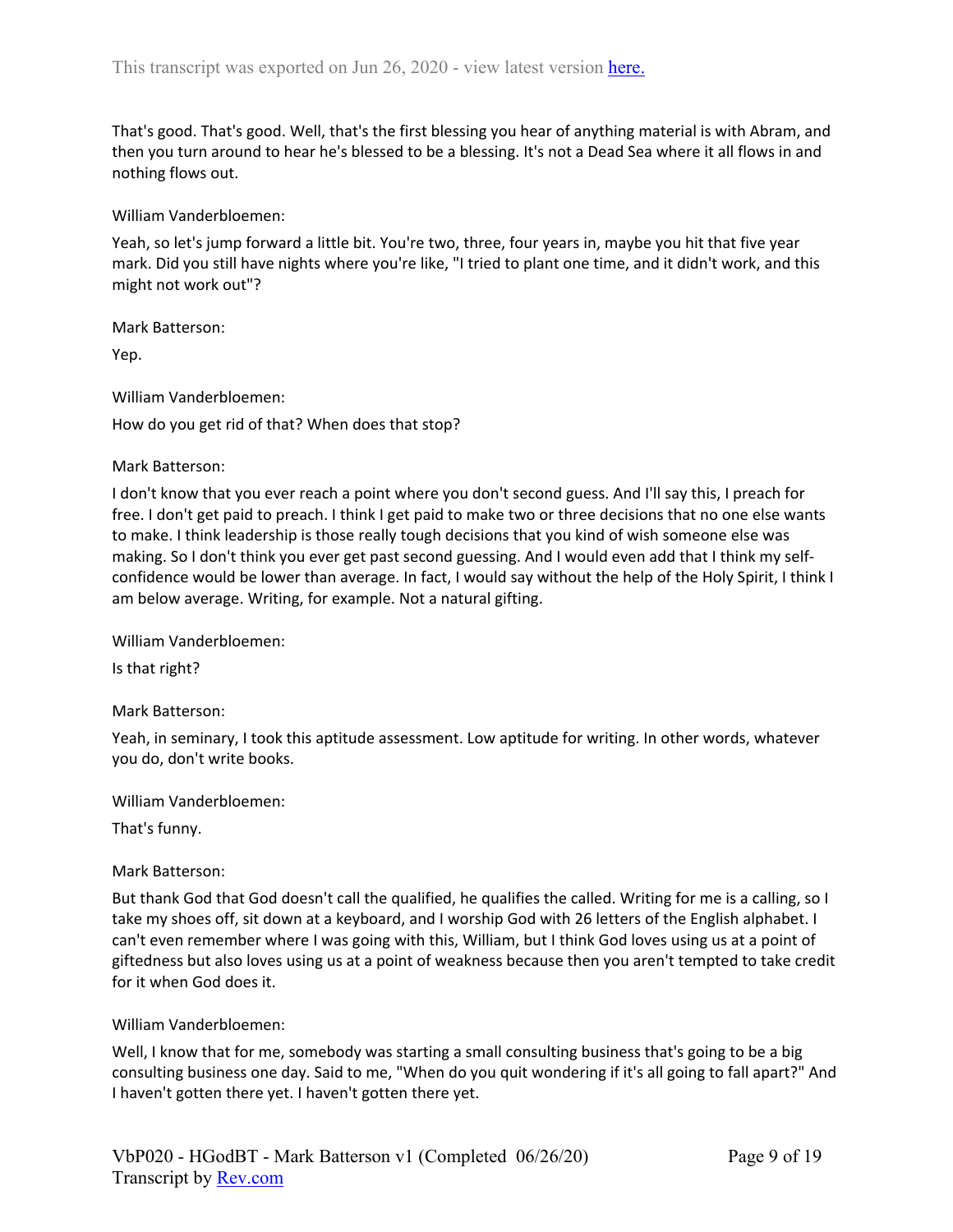Every July and August, pastors go on vacation that time of year, and people scatter for their own vacations, so the phone doesn't ring quite as much. My staff has kind of a standing rule that no one is allowed to take William near a tall building during August. It's over, this is it, it's all done. But I don't know that I've gotten where I can get rid of that. And maybe it's just a part of the burden of being a founder builder is it never goes away.

#### Mark Batterson:

I think there's some truth to that. I do make a distinction between self-confidence and holy confidence. To me, self-confidence is kind of trusting in my own gifts and abilities. I think I'm lower on the chart with that. But my holy confidence is off the chart, and I'll tell you why. When you do a prayer circle, 4.7 miles in 1996, and 20 years later, you own half a dozen properties worth about \$55 million right on the prayer circle. There's no other explanation other than, look at what the Lord has done. Faith really is a function of faithfulness. It's just looking back, look at what God has done. At NCC, we call it so far, so God. And then the best is yet to come, so we can't live kind of in the middle of those two things. So my holy confidence: off the chart; my self-confidence: rather low.

#### William Vanderbloemen:

Let me ask you a question about your current team of... I was talking to a good friend of mine who planted a church, and it's grown to probably 3000 or something. It's a good-sized church, right? And he said there was an opportunity to go buy some land, and they don't really have the money for it. But it's a God thing, clearly, and he's like, "God wants us to go do this." And he's like, "Let's go do it." And his staff, who has not been there since day one, is like, "This is too risky." And he's like, "They don't even know what risk is. I slept in the church with my family the first two years." So how do you, with people who are newer to your team, that only know the days of plenty, how do you teach them to trust in the so far, so God? What do you do?

### Mark Batterson:

I think part of it is that I see myself as the chief storyteller. So I tell stories all the time of a crack house that we circled for five years. Four people offered more money for it than we did, two of them real estate developers. But that crack house is now Ebenezer's Coffeehouse, been voted number one coffeehouse in D.C. Kind of fun: Southern Living just put it on one of its lists. I don't even know how you land on this stuff, but then every penny of profit, we give away. So Ebenezer's is this wonderful story that no one can argue with the testimony. So I feel like my job is to just tell testimonies of, look at what the Lord has done. And let's be honest: any risk we take now pales in comparison to buying a crack house that wasn't even zoned commercial. What were we thinking? So we had to go in before the zoning board and believe for God's favor, so I just think you keep telling those old stories, and you keep telling your team, "We haven't made enough mistakes lately." It's not easy.

#### William Vanderbloemen:

But it's kind of like you celebrate the Passover to remember, right?

Mark Batterson:

Yeah.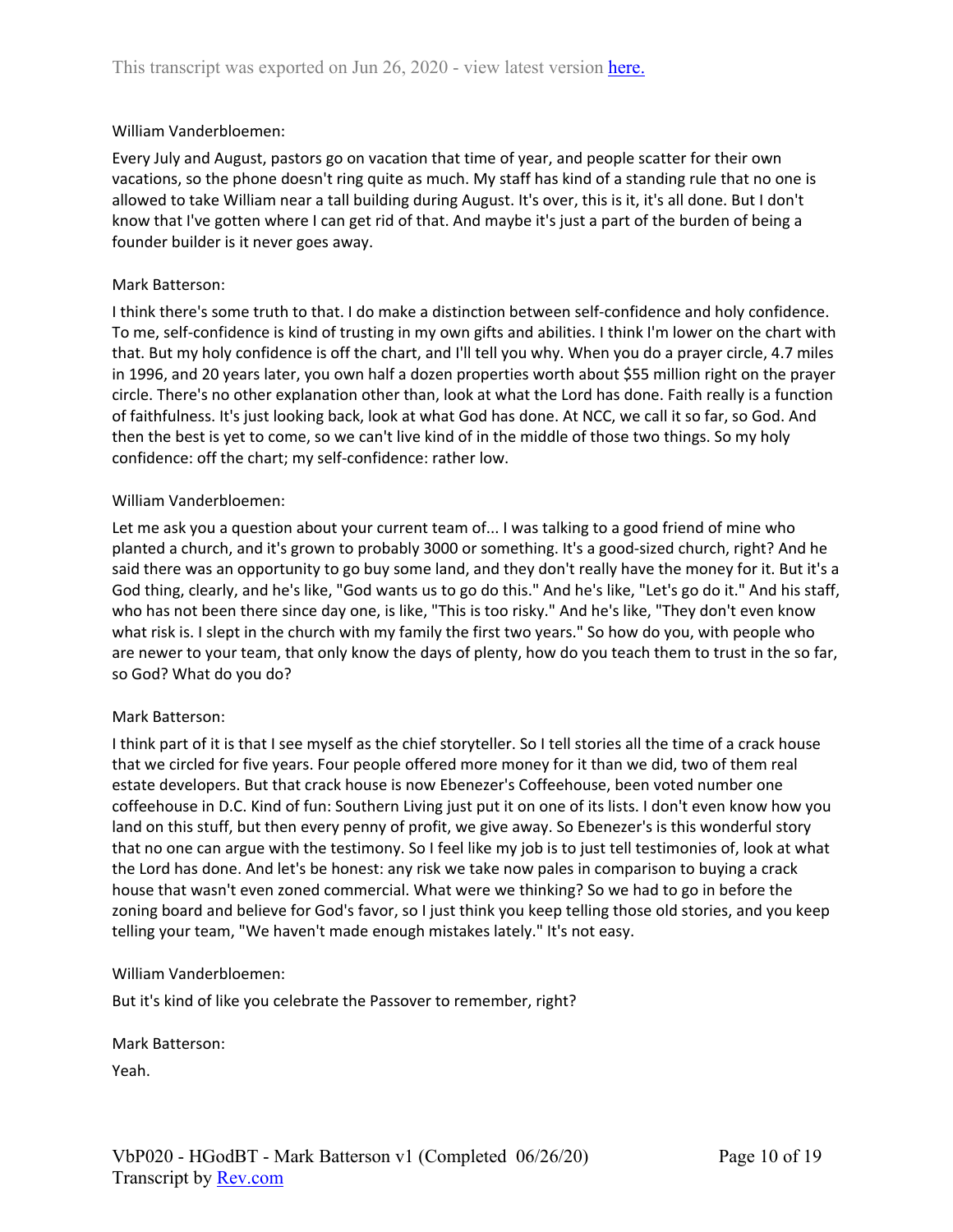Tell me about Ebenezer. That's a cool story. There's so many stories we could tell, but people need to hear that, that in the middle of you planting this church... And this is before everybody wanted to have a coffeehouse. Walk us through the cradle of that story.

## Mark Batterson:

Well, and why would a church build a coffeehouse before it would even build a church? I'll tell you why: because Jesus didn't just hang out in the synagogue; he hung out at wells. Wells were natural gathering places in ancient culture. Coffeehouses are postmodern wells. So what we wanted to do was create a place where church and community can cross paths. And instead of drawing water from a well, we serve coffee. One of my favorite formulas, William, is the Holy Spirit plus caffeine equals awesome. And my office is right above that coffeehouse, so it is...

## Mark Batterson:

One of our core convictions is the church belongs in the middle of the marketplace. So we thought turning a crack house into a coffee house, and now we're about to embark on an entire city block that is so far past our pay grade. But we believe that it's a prototype for the urban church. Who knows how long we will have our tax status? Well, maybe we could be a little bit more creative and find ways to, one, meet needs in our community, but also revenue stream it and also use it as a way to bless the community. So our child development center is a great example of that. We're going to have 20,000 square feet of kids ministry space. Well, what are we going to do with it Monday to Friday?

## William Vanderbloemen:

Let's park there for a little bit. Tell us about this. This is a great vision for what God can do, and it's not just going to happen here, right? So tell us the story.

### Mark Batterson:

Well, we have a mutual friend that we admire, Frank Bealer and Reggie Joiner, the whole orange crew. And they saw an opportunity with child development centers. There are more and more two-income families. Well, those two-income families, you want to make sure that your kids, your toddlers, are in an environment that's not only safe, but that I think is growing them. So they saw this opportunity and have opened one in Alpharetta. And I think we're going to be the first kind of partner with the space that they don't own, but they're going to come in and operate that child development center.

### Mark Batterson:

So here's the amazing thing: It's one of the mayor's top initiatives here in D.C. There are 7,700 child care spots for 22,000 kids under the age of three in the District of Columbia. That means one out of three kids have a spot. So here we are, bringing a 200-kids child development center into play. Well, the mayor loves us, and we're meeting a real need in real time, and we're outreaching to the community in a way that's not just a weekend service. That, to me, sounds like a win-win, and it will net profit. And it will net profit in a way that it will pay for itself in seven, eight, 10 years.

William Vanderbloemen: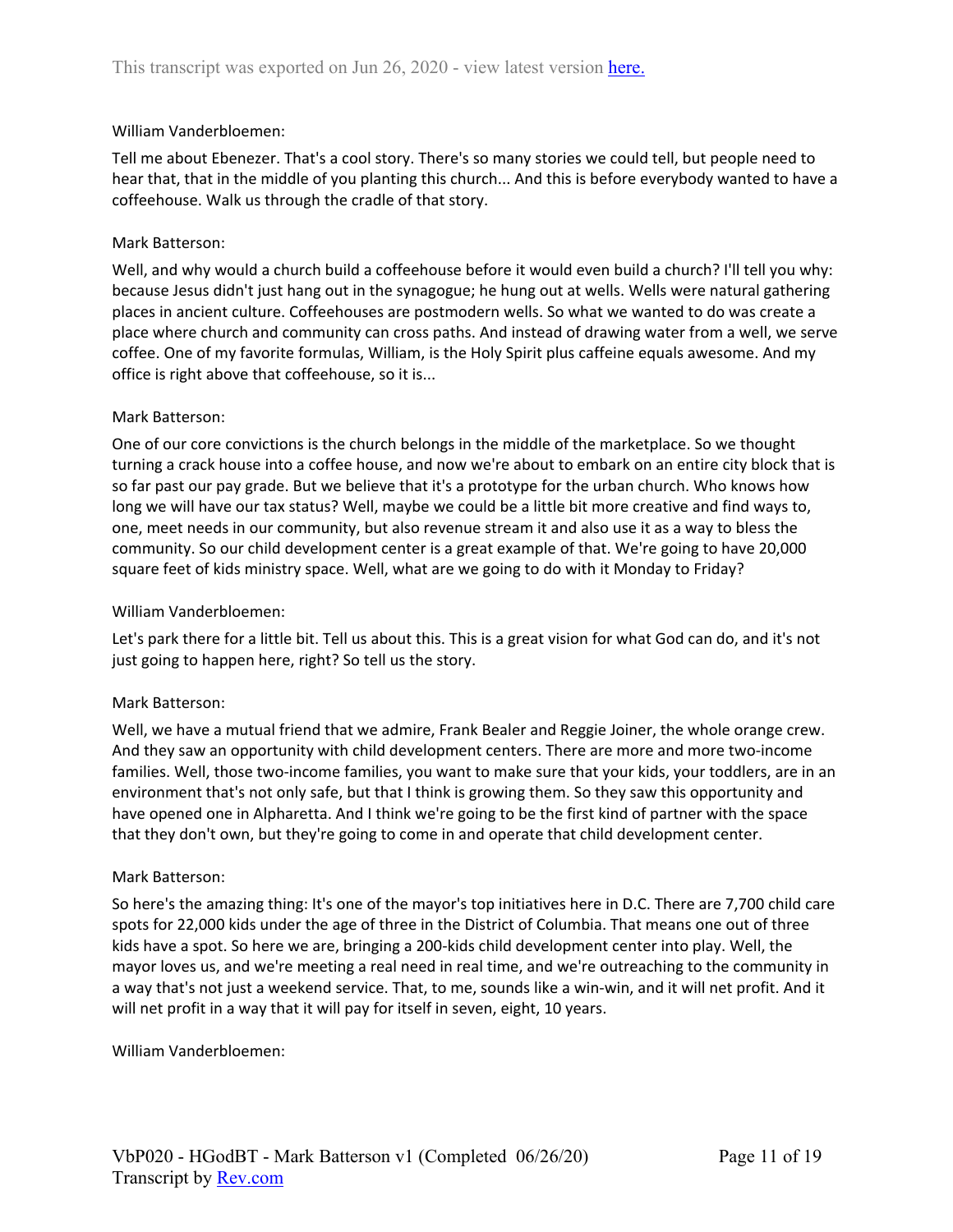That's amazing, and that's going to franchise out, I think, into other pockets of the country over time. The whole mixed-use phenomenon is not just for residential and work. What is it, work, live, play, is what everybody talks about?

Mark Batterson:

Yes.

William Vanderbloemen: You've got a fourth thing, right?

Mark Batterson: Yes. Work, eat, play, and pray.

William Vanderbloemen:

That's awesome.

## Mark Batterson:

So even our phase one, which is where we gather in worship on the weekend, we've branded it as an event venue. So concerts, conferences, corporate events, will use this space during the week, and it gives us a chance to show hospitality and to love on our community. And those people that walk in, I think we have a better chance of them coming back for a weekend gathering.

### William Vanderbloemen:

As you look out into the future, do you feel like... It feels to me, when I think about our company, I think we've launched about four companies. It's all one company from the outside looking in, but yeah, that's when we decided to re-up and do this. That's when we decided to re-up and take another step this way. Does it feel like you're having to re-plant a new version of the church every time you go through a phase? Does that make sense?

### Mark Batterson:

It does, and each one is bigger and harder, and the risks are much greater because it does... There are churches doing wonderful, creative things that build a community center, for example, instead of just a church building. And understand that our vision is not just to build a church, but to bless a city and to do something that will make a difference 70 years from now. So that's kind of our mindset, and then it's coupled with this conviction that there are ways of doing church that no one's thought of yet. So if we get this right, well, now, just like Ebenezer's, which has given millions of dollars to kingdom causes from net profits, well, times that by 10. We have the opportunity with this city block, through a mixed-use market place, coworking space, in addition to the things we're already talking about... We have an opportunity to fund some kingdom ventures.

# Mark Batterson:

Can I even throw this in there, that for every church we plant, I had this hunch that we had to start a business. I'll tell you why. This was a huge financial undertaking. Two years ago, we got a \$14 million gift. Can I tell you who that came from? Not their name. From an entrepreneur, from someone who started a business and God blessed it. But they have a heart for the kingdom.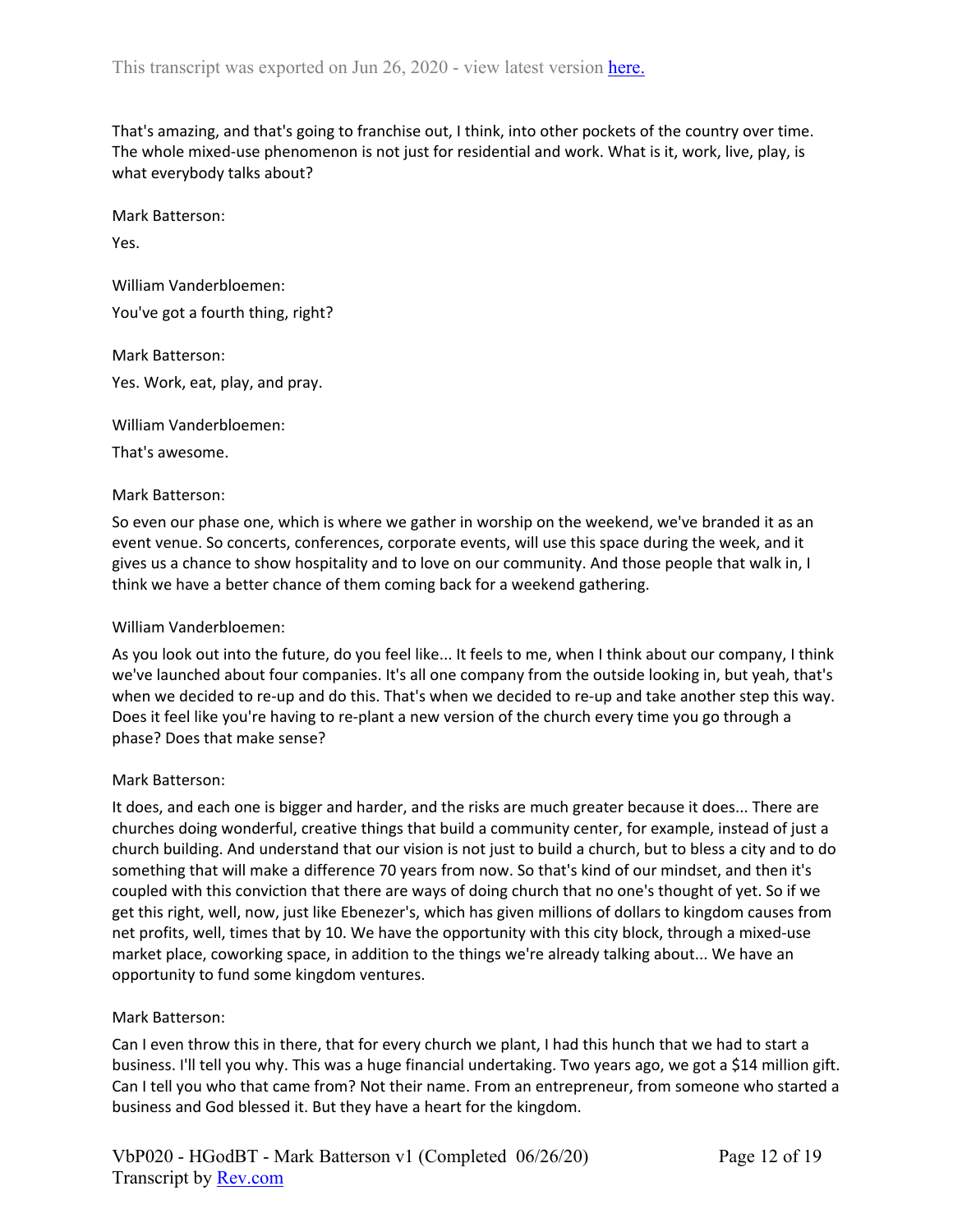And a heart for an entrepreneurial version of the kingdom, probably.

### Mark Batterson:

Yes. In fact, they said, "You have vision beyond your resources." So they looked for that same kind of entrepreneurial edge. So I'm more and more convinced, even missions... So we've taken, I think, 272 mission trips. It's our life blood. We love to give to missions-

William Vanderbloemen: How many years has the church been around?

### Mark Batterson:

Well, that's in the last 17 years that we've done 272 trips-

#### William Vanderbloemen:

17 goes into 272 more than one time a year.

### Mark Batterson:

Yeah, it does. So I think this year, we'll probably take 32, 36 trips. And we've built partnerships. We've gone back eight, 10 times to some of the same places, as well as new ventures.

### Mark Batterson:

But what we're realizing is that the old model of missionaries maybe raising support from 150 churches... Is that the very best model for getting a missionary to the field? I'm not sure it is. And more and more, there are countries you can't even get into if you aren't going in as a business venture. I'll give one example. We have dear friends, Tony and Jamie Sebastian started I Heart Café, first in Greece but now in Cypress. Well, they're an amazing couple that just... They do business really well, and they love Jesus. So we've got to think outside the box and go in with some ways that maybe add value on the business front but also allow us to then have relationship, which is where this thing starts. So we are doing a lot of re-thinking, a lot of re-learning, and I don't think you ever figure it out. It's kind of like parenting, right? You never figure it out. You figure out how to change a diaper, and they're toddlers. You figure out toddlers, they're teenagers.

### William Vanderbloemen:

I've said entrepreneurialism, starting a company, starting a church, starting anything. Parenting is a lot of similarities, and one is, I really think, parenting, God just kind of puts you on a need-to-know basis. If you knew everything you were getting into when you started, you might not do it. Same with starting a church; same with starting a business. It starts off simple. Okay, fine, I'll get up and feed the baby. But then, one more complexity after another. It just keeps going. Tell me how your family has dealt with all the sacrifice you've made for the church. What can families learn from your story? I don't know a bigger stresser to a marriage than starting a church, no context, no nothing.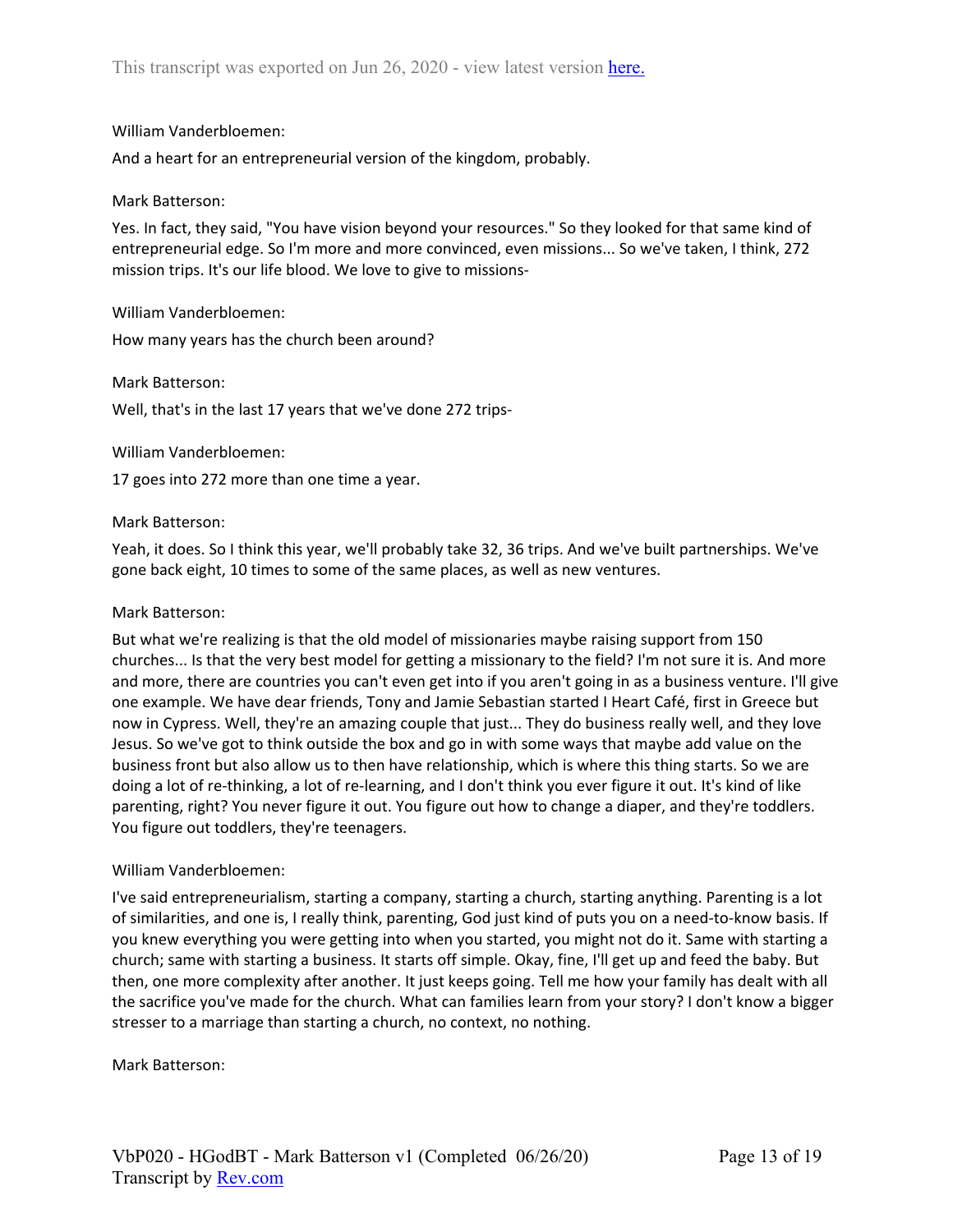Fortunately, in a sense, we started when my oldest son was just a baby, a couple months old. You can't get something off the ground without making some sacrifices, but then eventually, I began putting some boundaries in place. I'll give the church one night a week. I've learned some lessons the hard way. When your wife says to you, "This isn't what I signed up for," it's a reality check. And there was a point where I was pastoring churches, kind of blowing and going, writing books. And when you write a book, people think you know more than you really do, and they invite you to come speak at things, and I was naïve enough to think that every opportunity was the right opportunity.

### Mark Batterson:

So I got all out of whack, and a couple of things I did: one is I put some boundaries in place. I won't do more than 12 overnight speaking trips a year. And during this building phase, it's six. So I have totally dialed back. I also know that most of my influence is writing. Writing, I can influence hundreds of thousands or millions of people. And listen, I love preaching to thousands of people, but I know that at some point, this pastor-author became an author-pastor. So I've got to know where is my unique influence.

### Mark Batterson:

And then I would even push that envelope further and say, listen, this church can find another pastor. And of course, I'm talking to someone who is the very best at finding other pastors for churches. So this church can find another pastor; my kids can't find another dad. My wife can't find another husband. So I've really lived by this mantra for probably the past decade: I want to be famous in my home, and you can't be famous in your home if you're never home. So you've got to define success for yourself, and I have a simple definition, William. It's when those who know me best respect me most. That's my wife; that's my kids.

### William Vanderbloemen:

That's so good. If you were going back... I'd love to talk about a couple things as we move toward the end of our time together, I'd love to think backward. If you were able to visit that young version of you who knew everything, what advice would you give him? What's the hey, man, let me save you a little stupid, text? Here's what I know now that you need to know.

### Mark Batterson:

Ironically, I would advise myself to make some of the same mistakes.

William Vanderbloemen:

Like what?

Mark Batterson:

Just not make them over and over again.

William Vanderbloemen:

Give me an example.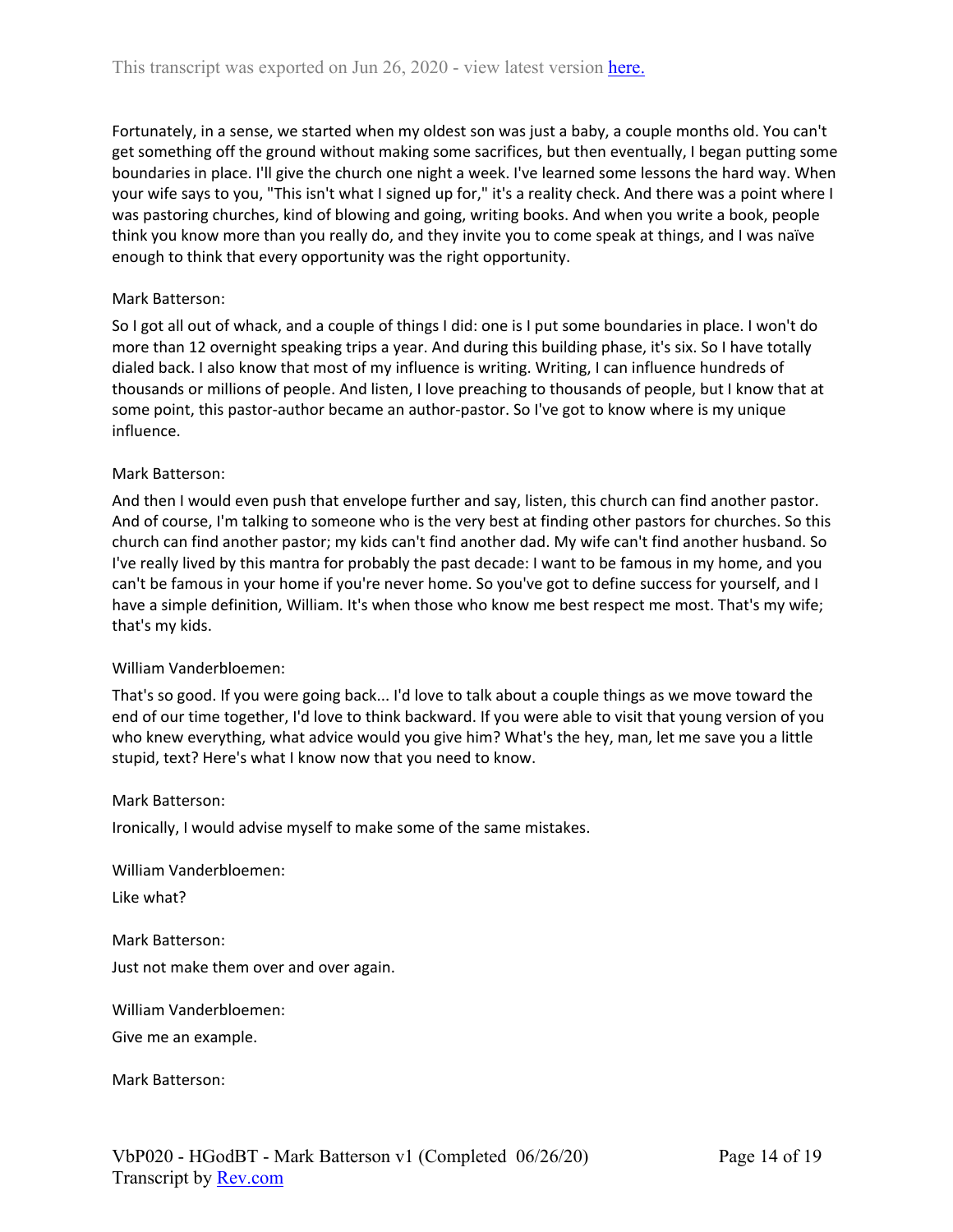I'll give you a fun example. We did a major marketing campaign three months into the church plant. Basically, we spent a ton of money to get as many people there as possible to see how poorly we did church to ensure that they would never come back. Seriously, we were putting the cart before the horse. We didn't have much to offer, so you make silly mistakes like that.

## Mark Batterson:

But I think the big thing I would say is, well, one, Long Obedience is in the Same Direction, which Eugene Peterson kind of popularized that idea. But I believe it, and I had a father-in-law that planted and pastored for 31 years, so I had a good mentor and model for that. I think the other thing I would say today is, enjoy the journey. I fell into the trap that the grass is greener when you hit 100 people or 500 people or 1000 people. Don't fool yourself. If you weren't enjoying it right here, right now, you never will. It is a mirage to think that there's going to be this moment where you're going to have a certain number of accolades or sell a certain number of books or have a certain number of people in the pew. No, no, no, no, no.

### William Vanderbloemen:

I have a friend who says, "Those goal posts just keep moving. I can't get to the end zone."

### Mark Batterson:

They do. So you got to live for the applause of nail-scarred hands. You have to. You've got to do it for intrinsic reasons, not those extrinsic reasons like fame or fortune or 15 minutes of fame.

#### William Vanderbloemen:

Super advice. I wish I had heard that at 31, when I took a big church. But as I think forward and, segueing with goal posts, I said it years ago by accident, and it's kind of become a by-line that I've said it a million times. Every pastor's an interim pastor.

Mark Batterson:

Thank you, wow.

### William Vanderbloemen:

You get three ways to end your ministry here. If you know a fourth, you tell me. You can run the church into the ground and close it. That's one ending, not cool. You could be the pastor that happens to be pastor the day Jesus returns. Super cool, right?

Mark Batterson: Wouldn't that be amazing?

William Vanderbloemen:

Yeah, hard to get on the calendar though, right?

Mark Batterson:

Yeah, while preaching on Sunday.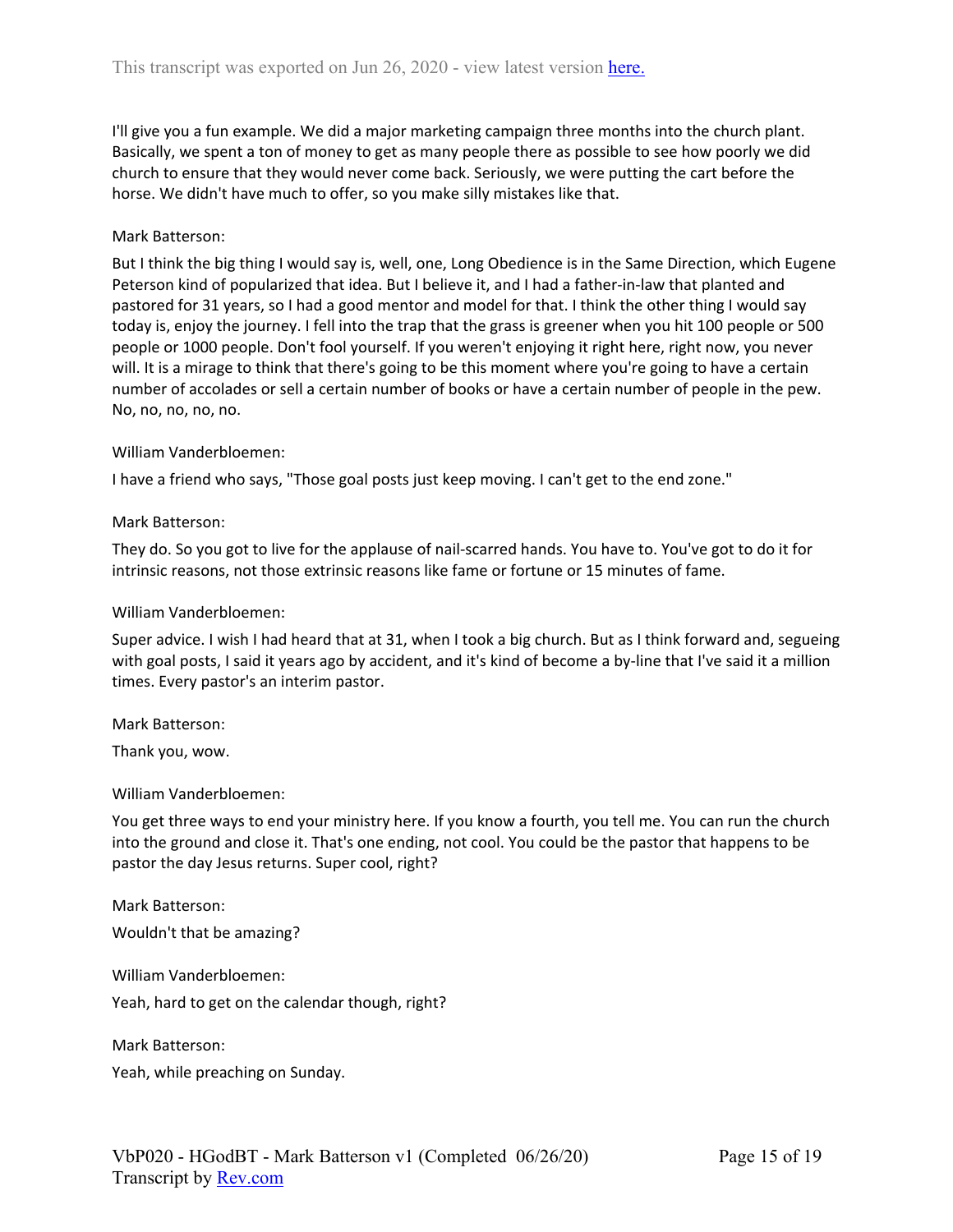Right, maybe before preaching on Sunday. But probably not going to happen. The third option is somebody's going to come after you. So what do you think about, you've got a long runway left, and we've had conversations. This is your life call, right?

Mark Batterson:

Yeah, it is.

William Vanderbloemen:

But your life's going to be over one day, so what are you... Are you thinking about that? How are you approaching this thing that you've built, which is probably like a fourth child?

Mark Batterson:

Wow, you nailed it.

William Vanderbloemen:

Is that right?

Mark Batterson:

I sometimes refer to it as a fourth child, and I don't even know if I should.

William Vanderbloemen:

I don't know that that's unhealthy.

Mark Batterson:

I don't even know what to think about that, but...

William Vanderbloemen:

I'm guessing the only person that cares more about this church than you is Jesus.

Mark Batterson:

You might be right.

William Vanderbloemen:

Sorry for everybody else listening out there.

Mark Batterson:

For both my wife and I, it does feel like we gave birth to it. And there is something unique with that.

William Vanderbloemen:

So when the wedding day comes, and you got to give away this fourth child-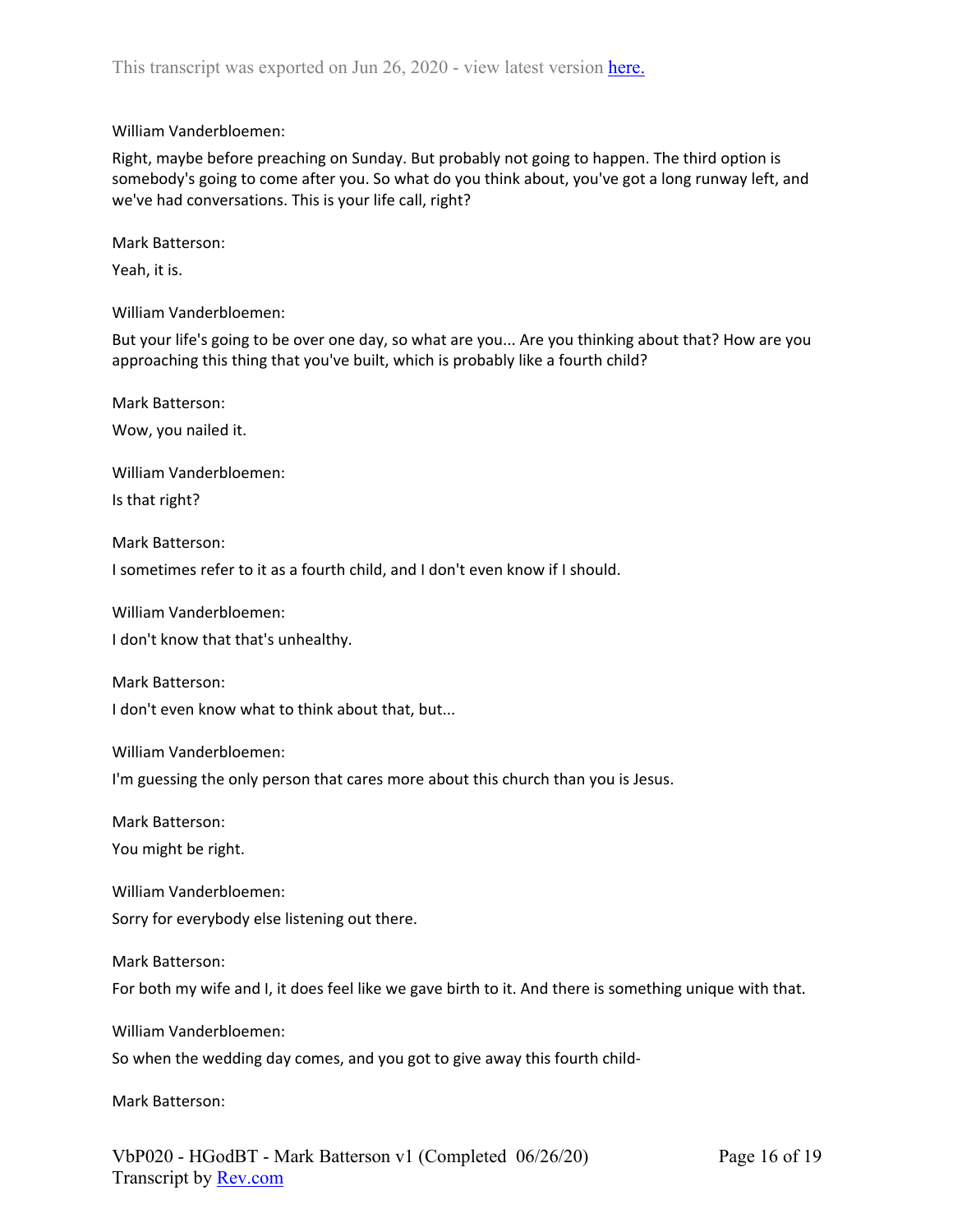Walk it down the aisle...

William Vanderbloemen: Have you thought about that or what-

Mark Batterson:

I have. I have thought a lot about it.

William Vanderbloemen: Tell me what you're thinking about it.

### Mark Batterson:

It's funny because it brings up back to something you referenced that, I'm shocked at how few pastors actually know that the Old Testament priests would hang up their cleats at 50. Now, let's be fair, life spans were shorter. So I don't think you can use 50 as the bench mark, but you and I both know, there are far more pastors who are playing the same role too long than those who are really handing off well in a way that allows them to cheer others on.

William Vanderbloemen:

It's become an outdated metaphor, but I call it Brett Favre syndrome. I got another season, man, I can do it.

Although, I still think he could come back.

William Vanderbloemen:

I only think that because he's close to my age.

Mark Batterson:

Mark Batterson:

That's another conversation for another day.

William Vanderbloemen:

That's right. So what are you thinking about, then? As you're thinking, "How do I make this a good handoff?" And it's a long way off. Nobody at church listening get worried; there's no news. But what's going through your head?

Mark Batterson:

Well, I think, one, it's important to have the right mindset. So again, this is an issue of conscious for me, that I don't want to pin on anybody else, but I never use a personal pronoun when I talk about National Community Church. You would never hear me saying, "my church." Now, listen, I love it when our people call it, "my church." I want them to use the personal pro- But I'm an under-shepherd.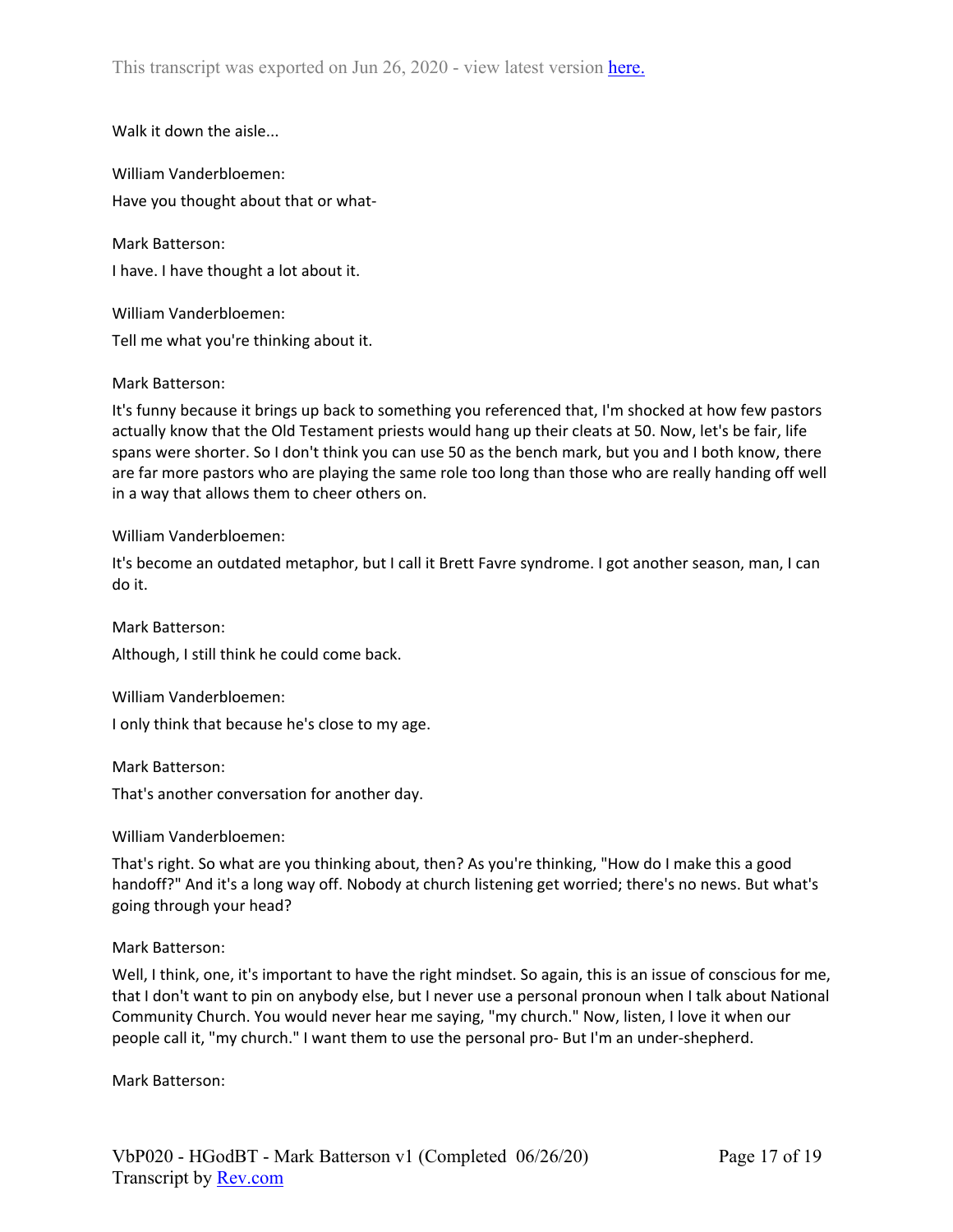And the other story that I reference all the time because he's really one of my heroes, Peter Marshall pastored New York Advent Presbyterian Church and, of course, was senate chaplain. There was a season where he had to take a time out from ministry just because of the physical tax, and he was on the sideline for a while, and when he came back, someone asked him what he learned. And he said this: "The kingdom of God goes on without Peter Marshall." It's true for each of us.

## Mark Batterson:

So I think I want to give my heart and soul to this thing, but I want to do it in a way where someday I can be a spiritual father to someone and cheer them on, and not too much of my ego is tied to the title I hold or the position that I hold. It's so hard. It's hard to check our ego at the door, and it's hard to find our identity only in Christ, as children of God. But someday, the office is going to belong to someone else.

### William Vanderbloemen:

John Maxwell told me years and years ago, I said, "What do I do as a young leader?" I was a pastor at the time, and he was kind to take time with me. He said, "You know, William, smart young leaders spend their early years creating options for their later years." And I think about that with succession. I don't know I'm going to do with our company, but I'm going to create options where there's not just... I'm not pinned in a corner; I got to hang on. Whether that's you creating your financial security so that you don't have to keep working if you don't... I think that's what I'm trying to learn, is how do I create those options? Because if it's like parenting, this is starting a church, starting a business. I think, the best definition of parenting, I've heard from a counselor that I saw many years ago, is parenting is a daily learning in the lesson of letting go.

Mark Batterson:

Yeah, spot on.

### William Vanderbloemen:

Well, this is so good. I could go on for hours and hours, but man, I'm sitting in the very first recording ever in this space. So let all archivists record that. And I can't wait to come back in a year and see phase two, and two years and see phase three, and just see what God does with this huge vision that he's put on you. Really appreciate you making time, man.

### Mark Batterson:

Hey, what a joy, and can I share a final word of encouragement?

William Vanderbloemen:

Absolutely, yes.

### Mark Batterson:

I'm leading with a little bit of a limp because the last couple of years have been so hard, but I would say this: I don't trust leaders who don't limp because I think you might be faking it. You do this long enough, and you'll have some scars to show for it.